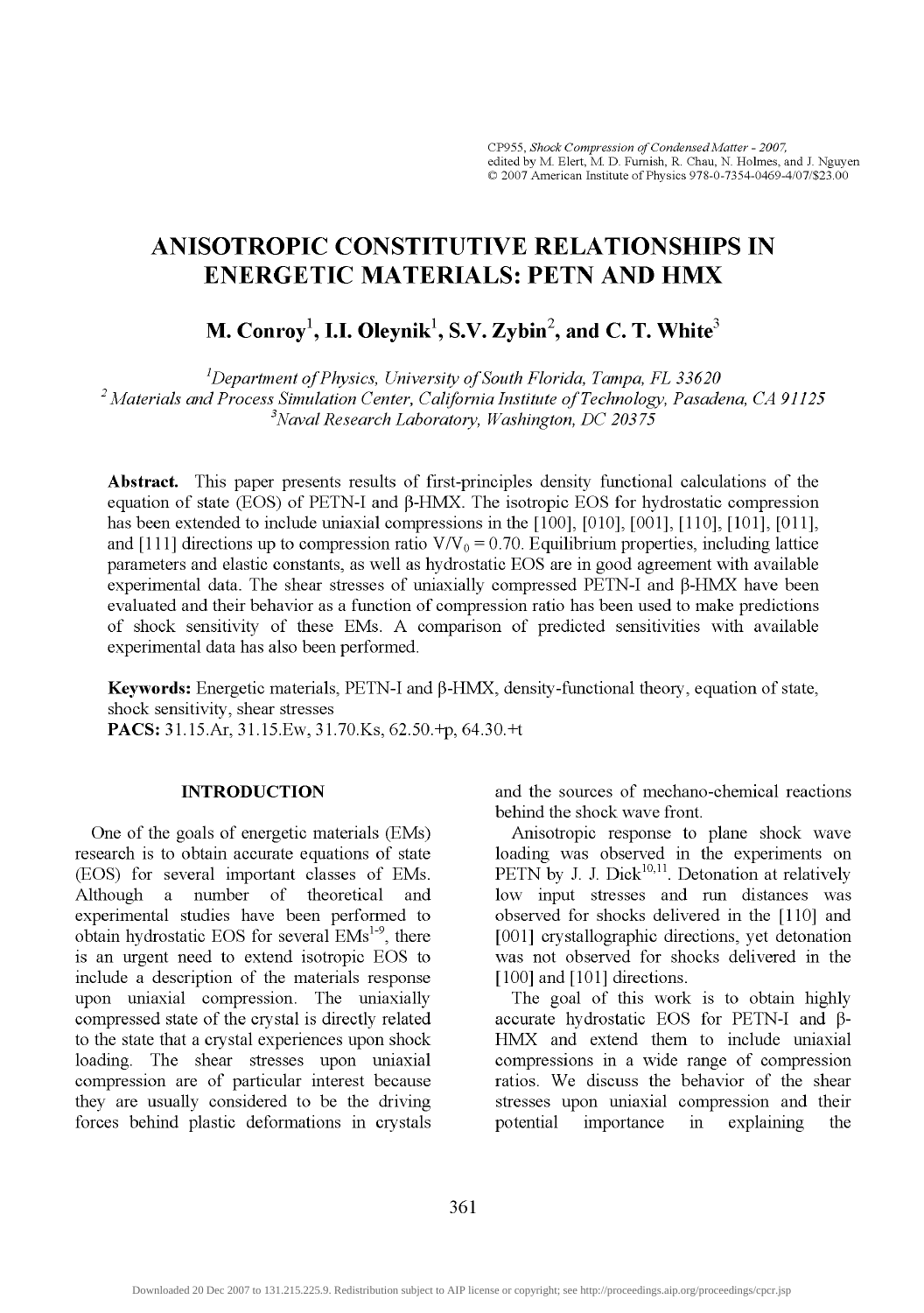anisotropic shock sensitivity of PETN-I and  $\beta$ -HMX.

### **COMPUTATIONAL DETAILS RESULTS AND DISCUSSION**

The density functional calculations were performed using the Vienna Ab-Initio Simulation Package (VASP)<sup>12</sup>. Special attention was paid to ensure high accuracy in the calculations. Test calculations were done to determine the types of density functionals and pseudopotentials, the value of the energy cutoff, and the density of k-point sampling within the Brillouin zone that are adequate to reproduce available experimental data on equilibrium crystal structures. From these tests, the Generalized Gradient Approximation (GGA) density functional theory (DFT) with the Perdew-Burke-Emzerhof (PBE) functional, the soft projected augmented wavefunction (PAW) pseudopotential with a 400 eV nominal cutoff, and a fixed Monkhorst-Pack grid corresponding to an average of  $0.08 \text{ Å}^{-1}$  k-spacing at maximum compression have been chosen. An energy cutoff of 700 eV was used, which yielded convergence better than 0.4 GPa in pressure, 0.0015 eV/atom in energy, and 0.015 eV/A in forces

The equilibrium structures of PETN-I and  $\beta$ -HMX were calculated by relaxing all the degrees of freedom of the experimental structures $4,13$ including lattice parameters and atomic coordinates using the quasi-Newton method as implemented in VASP. For all relaxations in this study, the convergence for electronic steps was set to  $10^{-6}$  eV, and relaxation continued until the maximum force on any atom within the unit cell was less than 0.03 eV/A.

Hydrostatic compression calculations were performed on single unit cells of PETN-I and  $\beta$ -HMX in the range of  $V/V_0 = 1.06$  to 0.60 in increments of 0.02, where  $V_0$  is the volume at zero pressure. Uniaxial compressions of both PETN and HMX were performed in the [100], [010], [001], [110], [101], [011], and [111] directions. For each compression direction, the calculated equilibrium unit cell was rotated such that the x-axis corresponded to the direction of compression. Subsequently, the x-component of each lattice vector was scaled by 2% up to  $V/V_0$  $= 1.06$  and down to  $V/V_0 = 0.70$ .

**PETN-I.** The calculated unit cell parameters were compared to experimental data from Olinger, Halleck, and Cady<sup>4</sup>. According to their work, the lattice constants  $a = b = 9.386$  Å and c  $= 6.715$  Å. The lattice constants from this study (and the percent difference from experiment) were 9.617 A (+2.5%), 9.612 A (+2.4%), and 6.83 Å  $(+1.7%)$  for a, b, and c, respectively. The disagreement between DFT calculations and experiment for molecular crystals has been studied in several works<sup>2,3,14</sup> and has been attributed to poor description of van der Waals interactions by DFT.

The isothermal equation of state (EOS) from the hydrostatic compression simulations of this work was compared with the experimental data of dinger *et al.'^,* see Figure 1. Pressure, change in energy per atom, and band gap were plotted as a function of absolute volume in the range of  $V/V_0 = 1.0$  to 0.60. Good qualitative agreement was observed between the EOS calculated in this study and experimental data. For PETN-I, the elastic constants  $C_{11}$ ,  $C_{22}$ , and  $C_{33}$  were calculated and compared with experiment<sup>15</sup>, see Table 1. Results on isotropic EOS and elastic



FIGURE 1. Hydrostatic EOS of PETN-I.

362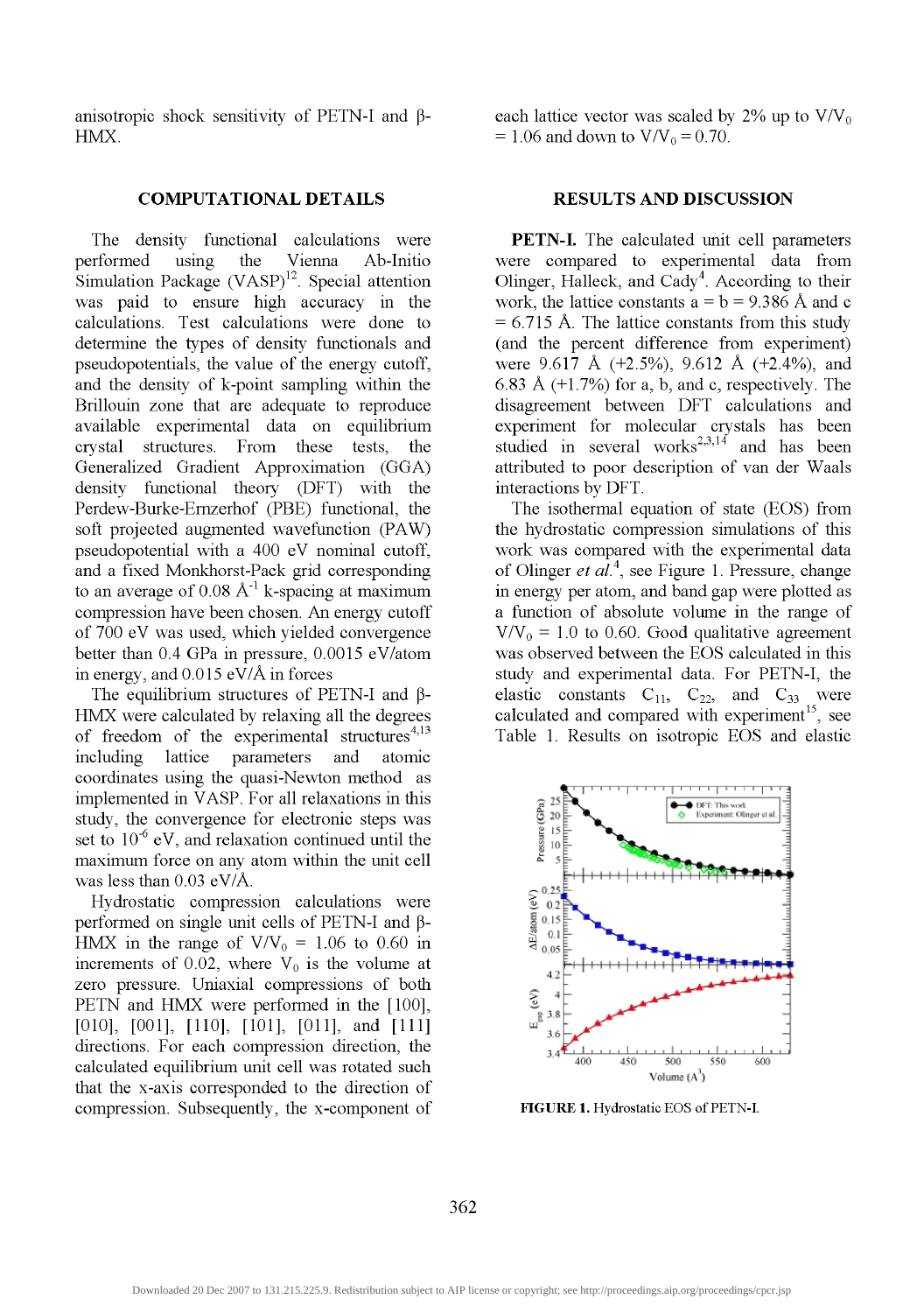| Study             | $C_{11}$ (GPa)      | $C_{22}$ (GPa)     | $C_{33}$<br>(GPa) |
|-------------------|---------------------|--------------------|-------------------|
| $Exp.$ :<br>Ref 6 | 17.22               | 17.22              | 12.17             |
| This<br>work      | 18.25<br>$(+6.0\%)$ | 18.5<br>$(+7.4\%)$ | 14.5<br>$(+19%)$  |

**TABLE 1.** Elastic constants of PETN-I calculated in this work and compared with experiment<sup>15</sup>

constants have given us confidence that DFT gives a reasonable description of the compressed crystals despite the problem with van der Waals interactions.

In the case of uniaxial compressions of PETN-1, the change in energy per atom, longitudinal stress, band gap, and shear stresses were examined as a function of  $c/c_0$ . The shear stresses, which showed the greatest relative variation among the inspected properties, were calculated from the equation  $\tau_{y(z)x} = \left( \sigma_{xx} - \sigma_{yy(zz)} \right) / 2$ , where x indicates the direction of compression. Figure 2 shows the values of the shear stresses at uniaxial compression of  $c/c_0 = 0.7$ .

From the experiments of J. Dick<sup>10</sup> on PETN-1, the [110] and [001] directions have exhibited a greater sensitivity to detonation via shock, and the [100] and [101] directions have displayed decreased sensitivity. It can be observed from Figure 2 that the shear stresses for the more sensitive directions, [110] and [001], exhibit



**FIGURE 2.** Shear stresses  $\tau_{yx}$  and  $\tau_{zx}$  at uniaxial compression 0.7 in PETN-I.

greater values for both  $\tau_{yx}$  and  $\tau_{zx}$  than the directions of lower sensitivity, [100] and [101]. Reduced values of shear stresses and greater separation between  $\tau_{yx}$  and  $\tau_{zx}$  were observed in the less sensitive directions, [100] and [101]. Therefore, the suggestion<sup>10</sup> that shear stress behavior is linked with sensitivity is supported by these results.

Non-monotonic dependence of shear stress upon strain was also observed for directions of decreased sensitivity. From these calculations and experimental data, we see that greater calculated values of both  $\tau_{vx}$  and  $\tau_{zx}$  upon uniaxial compression correlates positively with increased sensitivity in energetic molecular crystals.

**P-HMX.** The calculated equilibrium lattice constants of  $\beta$ -HMX were compared with the experimental data from Choi and Boutin<sup>13</sup>. Their results were  $a = 6.54$  Å,  $b = 11.05$  Å, and  $c =$ 8.70 A. The calculated values of the lattice constants from this work (and the percent difference from experiment) were 6.701 A (+2.5%), 11.347 A (+2.7%), and 8.910 A (+2.4%)) for a, b, and c, respectively. Again, overestimation of the lattice parameters was associated with the inability of DFT functionals to describe the significant intermolecular van der Waals interactions.

The calculated isothermal EOS was compared with the experimental data obtained by Gump and Peiris<sup>5</sup> and Yoo and Cynn<sup>6</sup>, see Fig. 3.